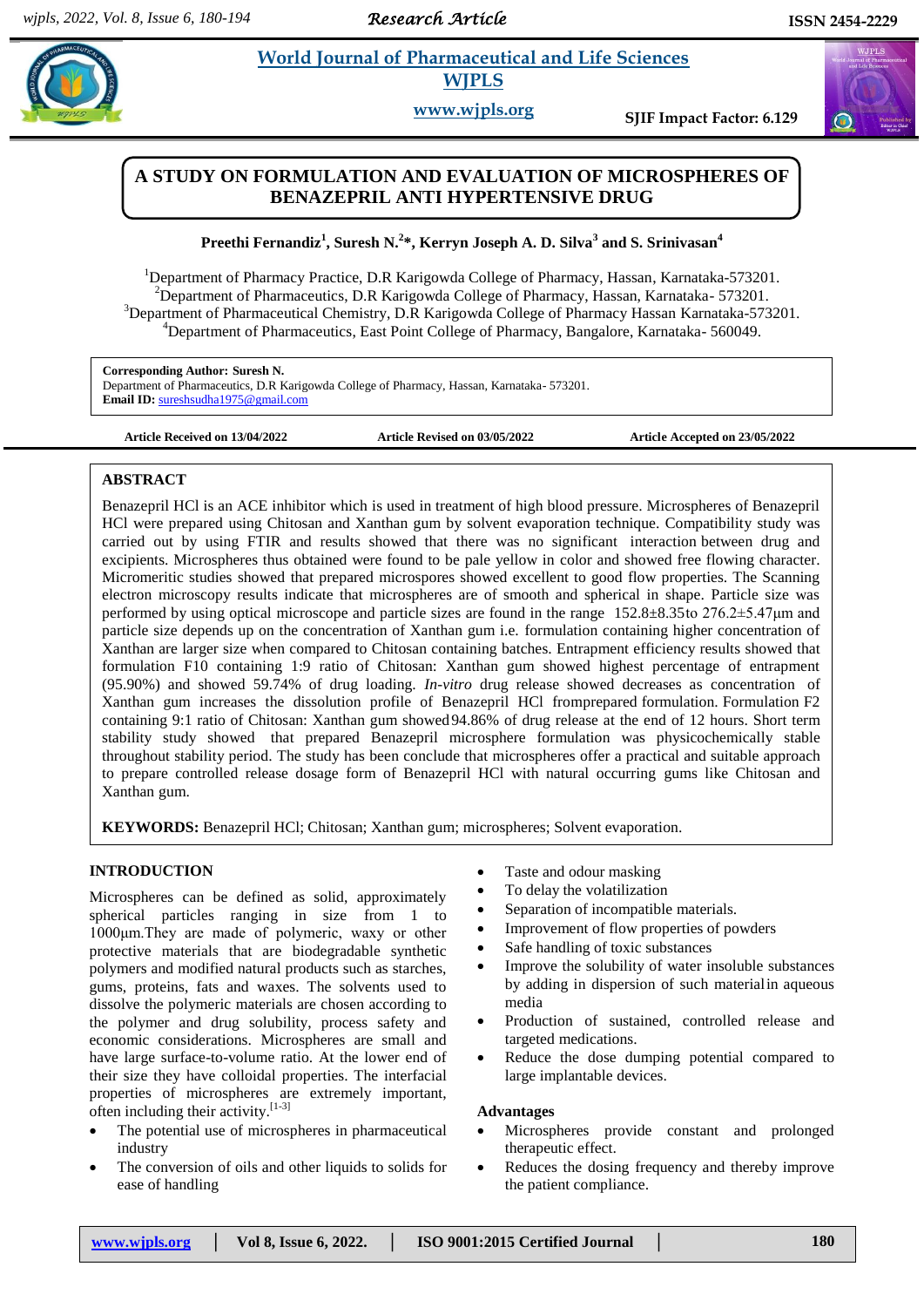- They could be injected into the body due to the spherical shape and smaller size.
- Better drug utilization will improve the bioavailability and reduce the incidence or intensity of adverse effects.
- Microsphere morphology allows a controllable variability in degradation and drug release.

## **Disadvantages**

- Dosage forms of this kind should not be crushed or chewed.
- Criteria for the Preparation of microspheres
- Preparation of microspheres should satisfy certain criteria:
- The ability to incorporate reasonably high concentrations of the drug.
- Stability of the preparation after synthesis with a clinically acceptable shelf life.
- Controlled particle size and dispersability in aqueous vehicles for injection.
- Release of active reagent with a good control over a wide time scale.
- Biocompatibility with a controllable biodegradability and
- Susceptibility to chemical modification.

## **Hypertension**

Hypertension is the state of increase in blood pressure than normal tension of 120/80 mm Hg. WHO-ICH guidelines (2003) have defined it to be 140 mm Hg systolic and 90 mm Hg diastolic pressure. Epidemiological studies have confirmed that higher the pressure greater is the risk of cardio vascular disease. Hypertension is usually asymptomatic until complication develops in target organs. Dizziness, flushed face, headache, fatigue, epistaxis, and nervousness are not caused by uncomplicated hypertension. Severe hypertension can cause severe cardiovascular,neurologic, renal and retinal symptoms (e.g. symptomatic coronary atherosclerosis, HF, hypertensive encephalopathy, renal failure).

**Primary hypertension:** Hemodynamic and physiologic components (eg. plasma volume, activity of the renin angiotensin system) vary indicating that primary hypertension is unlikely to have a single cause.<sup>[4-5]</sup>

**Secondary hypertension:** Secondary hypertension Causes include renal parenchymal disease (eg, chronic glomerulonephritis or pyelonephritis, polycystic renal disease, connective tissue disorders, obstructive uropathy), renovascular disease, pheochromocytoma, Cushing's syndrome, primary aldosteronism, congenital adrenal hyperplasia, hyperthyroidism, myxedema and coarctation of the aorta. Excessive alcohol intake and use of oral contraceptives are common causes of curable hypertension.

## **Anti-hypertensive drugs**

Depending upon their mechanism of action they are broadly classified as

## **Angiotensin converting enzyme inhibitors**

- Benazepril
- Enalapril
- Captopril
- Ramipril

## **Angiotensin-II receptor type 1 (AT1) Antagonists**

- Losartan
- Candesartan
- Irbesartan

## **Calcium channel blockers (CCB)**

- Verapamil
- Diltiazem
- Amlodipine
- Nifedipine

## **Diuretics**

- Thiazide:- Hydrochlorothaizides, chlorthaizides
- High ceiling:- Furosemide
- K + Sparing:- Spironolactone, amioloride

## **ß- adrenergic blockers**

- Propranolol
- Atenolol
- Metoprolol

## **ß +α- adrenergic blockers**

- Labetolol
- Carvedilol

## **α -adrenergic blockers**

- Prazosin
- Terazosin
- Phenoxybenzamine

## **Central sympatholytics**

- Methyldopa
- Clonidine

## **Vasodilators**

- Arteriolar: Minoxidil, hydralazine
- Arteriolar + venous: Sodium nitroprusside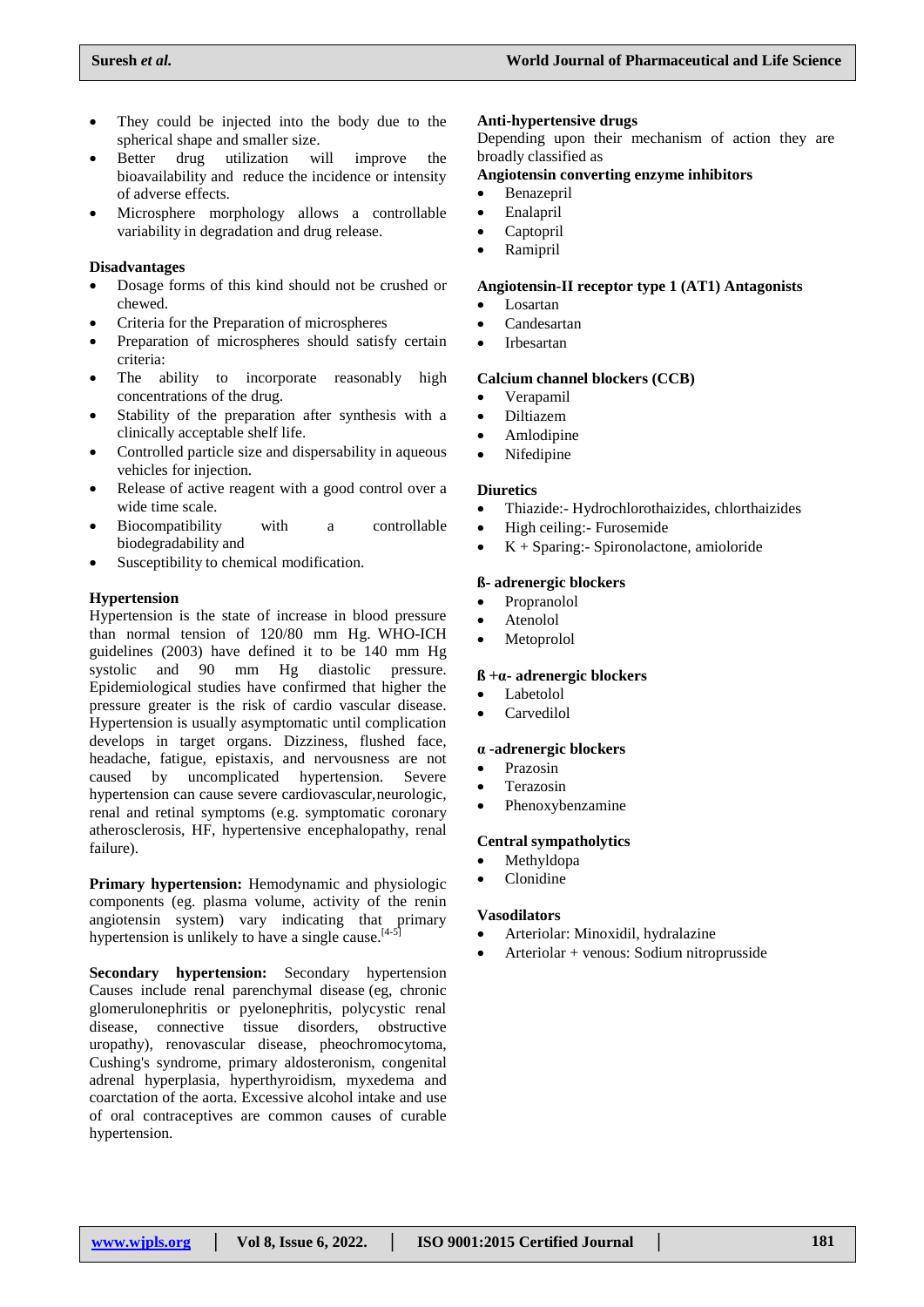## **MATERIALS AND METHODS**

**Table 2: Chemicals.**

|    | Sl. No. Chemical name      | <b>Source</b>                 |
|----|----------------------------|-------------------------------|
|    | Benazepril HCl             | Yarrow chem products, Mumbai  |
| 2. | Xanthan gum                | Yarrow chem products, Mumbai  |
| 3. | Chitosan                   | S D Fine Chem Limited, Mumbai |
| 4. | Sodium lauryl sulfate      | S D Fine Chem Limited, Mumbai |
| 5. | Methanol                   | S D Fine Chem Limited, Mumbai |
| 6. | Dichloromethane            | S D Fine Chem Limited, Mumbai |
| 7. | Sodium hydroxide           | S D Fine Chem Limited, Mumbai |
| 8. | Dihydrogen ortho phosphate | S D Fine Chem Limited, Mumbai |

\*Distilled water was used throughout the study

#### **Table 3: List of Instruments Used with Manufacturer.**

|                | <b>Sl. No Instruments</b>     | <b>Manufacturer</b>                           |
|----------------|-------------------------------|-----------------------------------------------|
|                | Electronic analytical balance | ACCULAB, EUROPE, Germany                      |
| 2              | UV-Visible spectrometer       | Shimadzu UV-1800, Japan                       |
| $\mathcal{R}$  | <b>FTIR</b>                   | THERMO NICOLET                                |
| $\overline{4}$ | Dissolution apparatus         | Lab India, Mumbai, India                      |
| 6              | Magnetic stirrer              | Almicro, Bangalore                            |
| 7              | pH meter                      | Techno scientific products, Bangalore         |
| 8              | Centrifuge                    | Remi Elektrotechnik Limited, Thane, India.    |
| 9              | Hot air oven                  | Kadavil electro mechanical industries, Kerala |
| 10             | Microscope                    | Pilot products, Bombay                        |
| 11             | Scanning electron microscopy  | HITACHI, Japan                                |

### **Pre-Formulation Studies**

Pre-formulation testing is the first step in the rational development of dosage forms of a drug.It can be defined as an investigation of Physical and chemical properties of drug substance, alone and when combined with excipients. The goals of the program therefore are:

- To establish the necessary physico-chemical characteristics of a new drug substance.
- To determine its kinetic release rate profile.<sup>[6]</sup>
- To establish its compatibility with different excipients.
- Hence, pre-formulation studies on the obtained sample of drug include physical tests and compatibility studies.

#### **Identification of Pure Drug**

The selected pure drug Benazepril was subjected for investigation of physical characterization parameters such as:

#### **IR Spectroscopy**

**Compatibility Study using FT-IR:** To establish drugexcipients compatibility, binary powder mixtures were prepared in 1:1 ratios with excipients. The binary mixtures were ground in a mortar, screened and the mixtures were filled individually in amber colored vials and sealed. After specific time period the mixture were subjected to assay and all binary mixtures showed desired drug concentration ranges. FT-IR scanning was also done to establish drug- excipients- interactions.

#### **Solubility Analysis**

Pre-formulation solubility analysis was done to select a suitable solvent system to dissolve the drug as well as various excipients used for formulation of microspheres based formulation.

#### **Melting Point Determination**

Melting point determination of the obtained drug sample was done as it is a first indication of purity of the sample. The presence of relatively small amount of impurity can be detected by a lowering as well as widening in the melting point range. The melting point of Benazepril was measured by Thiele"s tube apparatus.

#### **Analytical Method used in the determination of Benazepril HCl**

The UV spectrophotometric method was developed for the analysis of the drug using Shimadzu 1800 spectrophotometer**.**

## **Determination of λmax**

Accurately weighed 10 mg of drug was dissolved in 100 ml of 0.1 N HCl in 100 ml of volumetric flask and prepare suitable dilution to make it to a concentration of 100μg/ml make adequate of sample with concentration range of 5-25μg/ml. The spectrum of this solution was run in 200-400 nm range in U.V spectrophotometer.

### **Standard Curve for Benazepril HCl**

100 mg of Benazepril HCl was accurately weighed and dissolved 50 ml of 0.1 N HCl. The solution was sonicated for 5 min and final volume was adjusted to 100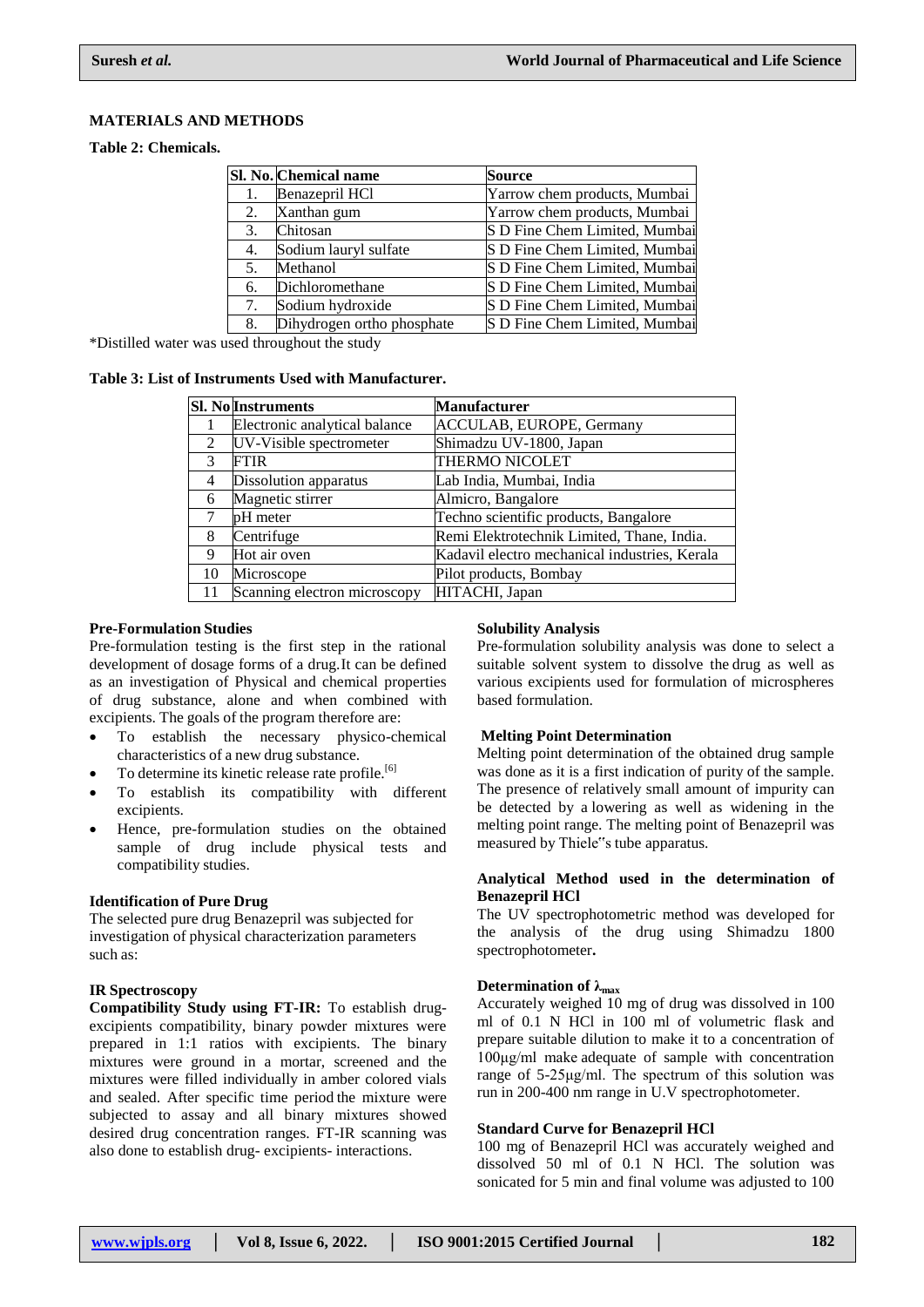ml to give stock solution-I (1000 μg/ml concentration). 10 ml of stock solution-I was placed in 100 ml volumetric flask and volume was adjusted with methanol to give stock solution-II of 100µg/ml concentration. Stock solution-II was further diluted with methanol to get working standard solution of 5, 10, 15, 20 and 25 µg/ml of 0.1 N HCl to construct Beer"s law plot for the pure drug. The absorbance of the solutions was measured at 254 nm using UV-visible spectrophotometer. A graph of concentration VS absorbance was plotted.

#### **Preparation of Benazepril HCl microspheres by solvent evaporation technique Formulation of Benazepril HCl Microspheres**

Benazepril HCl microspheres were prepared using Chitosan, Xanthan gum and distilled wateras continuous

phase by solvent evaporation technique. Initially dichloromethane (DCM) and methanol was mixed uniformly at room temperature, then HPMC and Xanthan gum in various proportions was dissolved in the above solution. To this mixture, a drug solution corresponding to 40 mg was added and mixed thoroughly and injected drop wise in to the continuous phase consisting of 100mL of 0.2% (w/v) SLS (sodium lauryl sulphate) at 1500 rpm for 210 min using a stirrer and heated by a hot plate at 50°C. The microspheres obtained was washed for 2-3 times with distilled water and dried at room temperature.<sup>[7-9]</sup>

| <b>Formulation</b><br>Code | <b>Chitosan</b><br>(Mg) | Xanthangum<br>(mg) | <b>BenazeprilHCl</b><br>(mg) | <b>Dichloromethane</b><br>(ml) | <b>Methanol</b><br>(ml) | Sodium lauryl<br>sulphate (mg) |
|----------------------------|-------------------------|--------------------|------------------------------|--------------------------------|-------------------------|--------------------------------|
| F1                         | 1000                    | $- -$              | 40                           | 10                             | 10                      | 200                            |
| F <sub>2</sub>             | 900                     | 100                | 40                           | 10                             | 10                      | 200                            |
| F <sub>3</sub>             | 800                     | 200                | 40                           | 10                             | 10                      | 200                            |
| F <sub>4</sub>             | 700                     | 300                | 40                           | 10                             | 10                      | 200                            |
| F <sub>5</sub>             | 600                     | 400                | 40                           | 10                             | 10                      | 200                            |
| F6                         | 500                     | 500                | 40                           | 10                             | 10                      | 200                            |
| F7                         | 400                     | 600                | 40                           | 10                             | 10                      | 200                            |
| F8                         | 300                     | 700                | 40                           | 10                             | 10                      | 200                            |
| F <sub>9</sub>             | 200                     | 800                | 40                           | 10                             | 10                      | 200                            |
| F10                        | 100                     | 900                | 40                           | 10                             | 10                      | 200                            |
| F11                        |                         | 1000               | 40                           | 10                             | 10                      | 200                            |

#### **Table 4: Formulation of Benazepril HCl Microspheres.**

#### **Compression evaluations**

- Micromeritic Studies
- Determination of angle of repose
- Determination of Bulk Density and Tapped Density
- Hausner's Ratio:
- Compressibility index (Carr's Index):
- Particle Size Determination
- Morphological Study using SEM
- Percentage Yield
- Drug Loading and Drug Entrapment
- Release kinetic studies
- Zero Order Kinetics
- First Order Kinetic
- Stability Studies
- Importance of stability studies
- Purpose of stability studies

## **Aim and Objectives**

#### **Aim**

The study aimed to formulation and evaluation of microspheres ofan anti hypertensive drug.

## **The objectives include**

- $\triangleright$  Preparation of standard calibration curve for Benazepril HCl.
- $\triangleright$  To perform drug and polymers compatibility studies

using FTIR.

- $\triangleright$  To prepare mucoadhesive microspheres of Benazepril HCl using, Xanthan gum, EudragitRS-100 and polycarbophil in combinations by emulsion cross-linking technique using glutaraldehyde as cross-linking agent.
- Evaluation of the formulation consists of
- $\triangleright$  Physical characterization of microspheres which includes
- Particle size analysis
- Determination of particle shape and surface morphology
- Percentage yield
- Drug loading
- Drug entrapment efficiency
- *In-vitro* drug release studies
- *In-vitro* drug release kinetics
- To carry out the accelerated stability studies on selected formulations.

### **RESULTS AND DISCUSSION**

#### **Melting point**

Melting point of Benazepril HCl was determined by capillary method and result was found to be  $220-221^{\circ}C$ .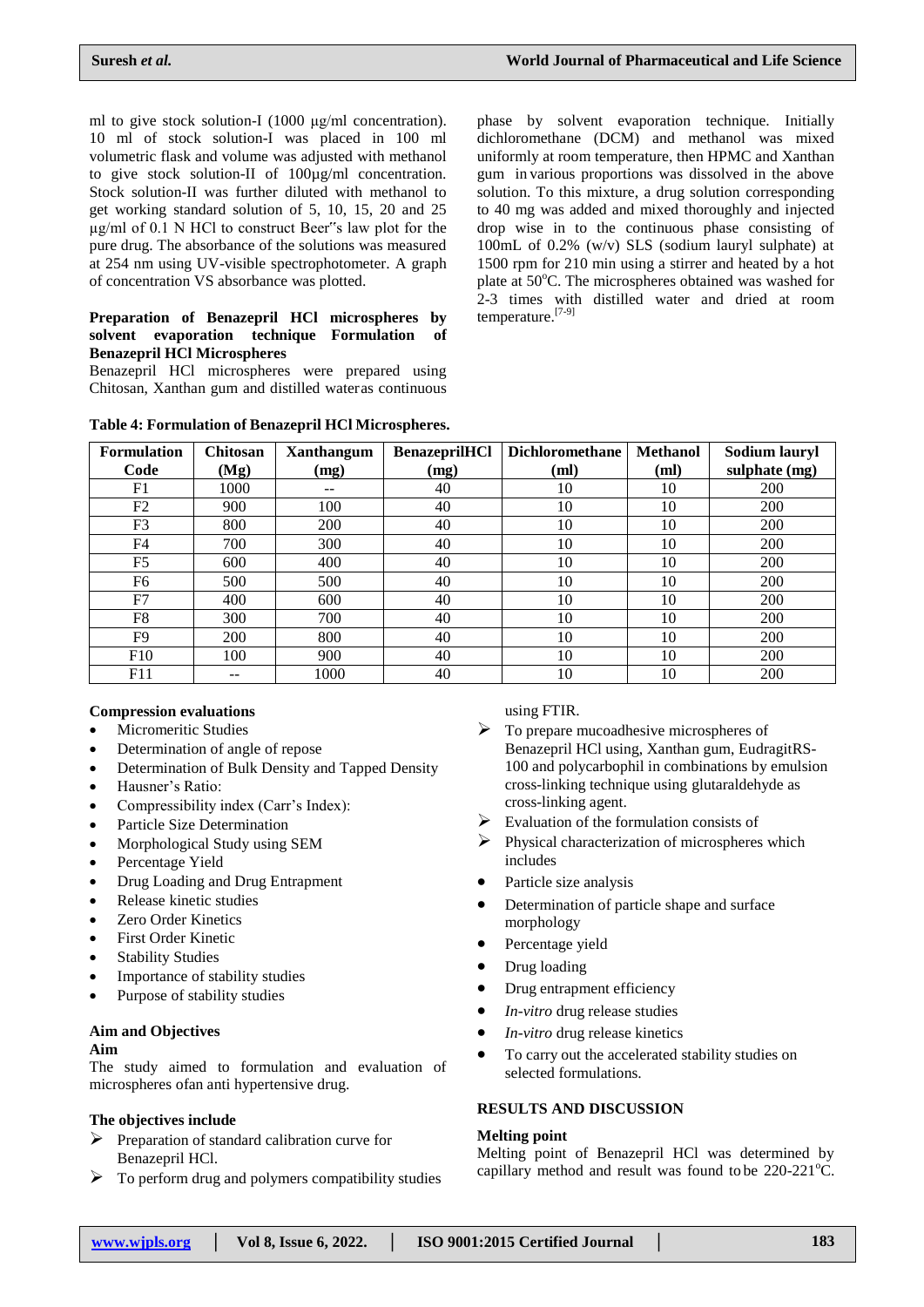Hence complies with USP standards  $(221^{\circ}C)$ , thus indicating the purity of the drug sample.

### **Determination of λ max of Benazepril HCl**

The  $\lambda$  <sub>max</sub> of the Benazepril HCl was found to be 254 nm in 0.1N HCl.

**Table 1: Spectrophotometric data of Benazepril HCl in 0.1N HCl.**

**Calibration curve of Benazepril HCl** The absorbance of Benazepril HCl was measured in a

UV spectrophotometer at 254 nm against 0.1N HCl. The absorbance so obtained was tabulated and graph was obtained by plotting absorbance VS concentration.

| SL.NO. | <b>Concentration</b> |                                             | <b>Absorbance</b> |         |                  | <b>Standard</b> |
|--------|----------------------|---------------------------------------------|-------------------|---------|------------------|-----------------|
|        | $(\mu g/ml)$         | Trial 3<br><b>Trial 2</b><br><b>Trial 1</b> |                   | Average | <b>Deviation</b> |                 |
|        |                      |                                             |                   |         |                  |                 |
|        |                      | 0.102                                       | 0.108             | 0.109   | 0.103            | 0.0040          |
|        | 10                   | 0.182                                       | 0.185             | 0.183   | 0.184            | 0.0015          |
|        |                      | 0.280                                       | 0.279             | 0.281   | 0.281            | 0.0032          |
|        | 20                   | 0.355                                       | 0.349             | 0.357   | 0.355            | 0.0027          |
|        | 25                   | 0.459                                       | 0.448             | 0.448   | 0.448            | 0.0021          |



**Figure 1: Calibration Curve of Benazepril HCl at 254 nm.**

#### **Compatibility studies using FT-IR**

Infra-red spectrum of drug, polymers and mixture of both were determined by KBr disks method. All the characteristic peaks of Benazepril HCl were present in the spectrum of drug and polymer mixture, indicating compatibility between drug and polymer. The spectrum

confirmed that there is no significant change in the chemical integrity of the drug. There is no change in functional group peaks  $[C=O(s), C=C(s), C-H$  (b), C- $N(s)$ , C-O  $(s)$ , =C-H $(b)$ ] of Benazepril HCl in all the IRspectra.<sup>[10]</sup>



**Figure 2: FT-IR spectrum of pure drug (Benazepril HCl).**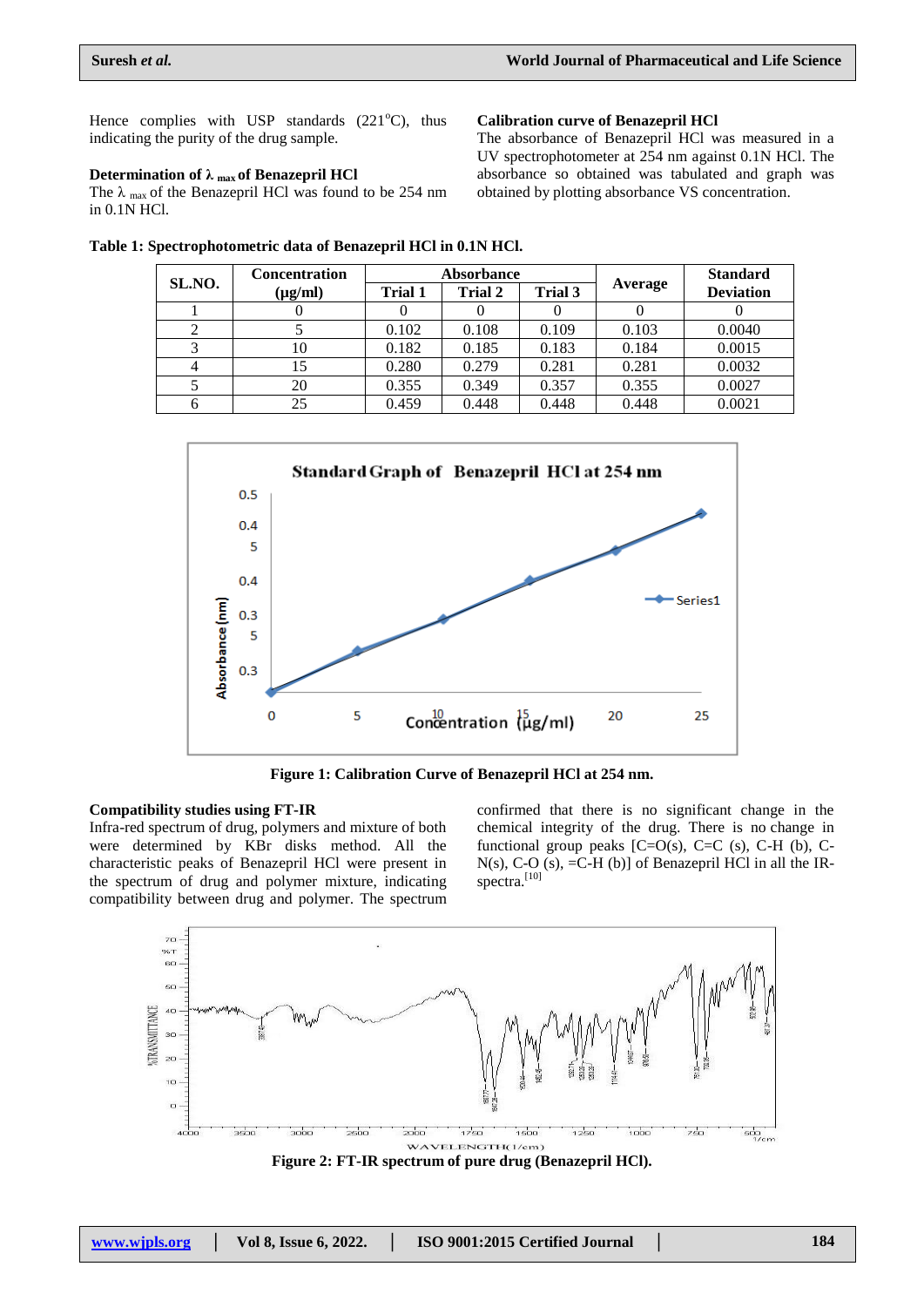

Wavelength 1/cm

**Figure 5: FT-IR spectrum of Benazepril HCl microsphere formulation.**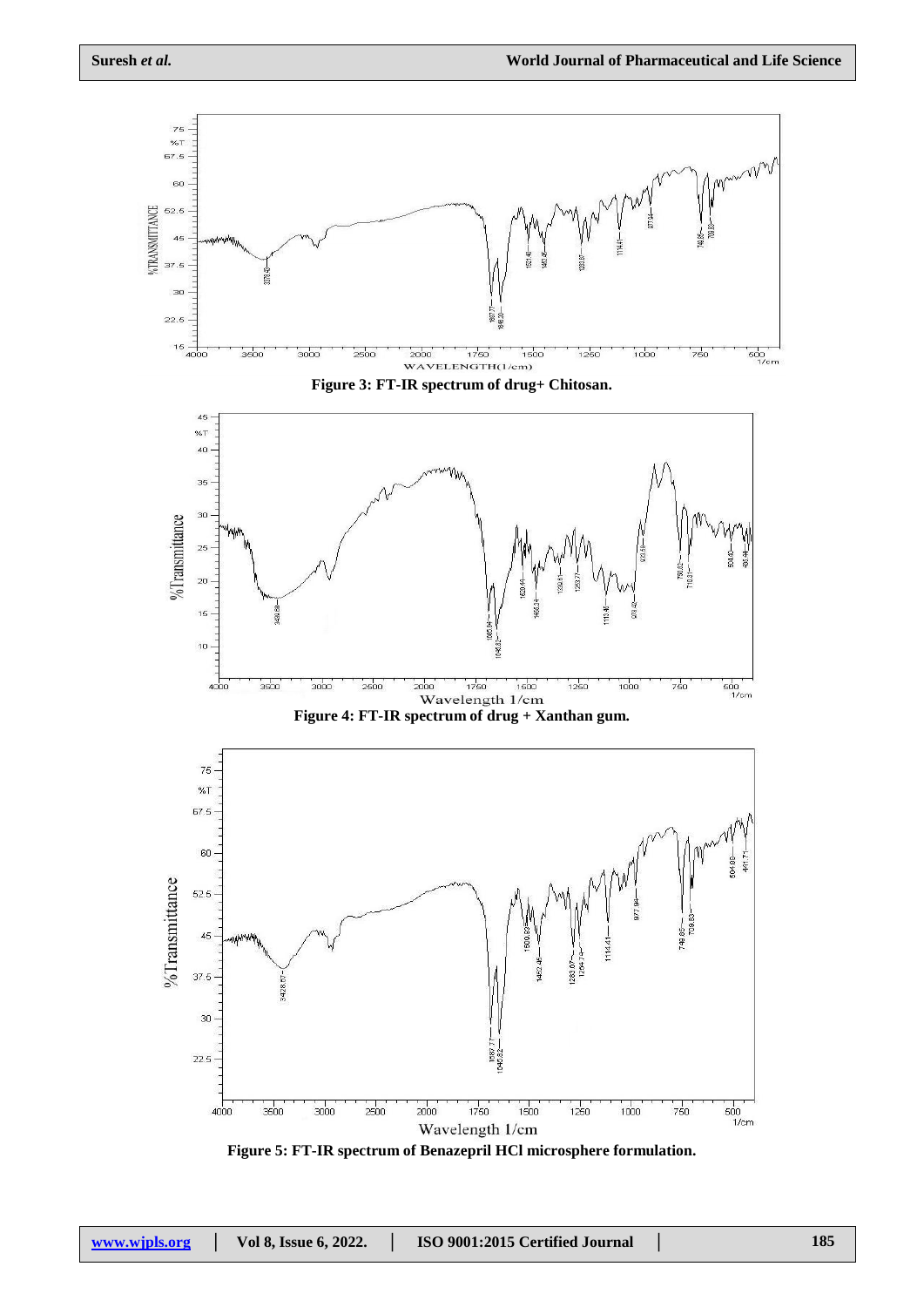various parameters such as bulk density, tapped density, % Compressibility index, Hausner's ratio and angle of

#### **Solubility analysis**

The Benazepril HCl was freely soluble in water; and also soluble in methanol and ethanol; practically insoluble in acetone. It was soluble in 0.1N HCL (pH 1.2) and phosphate buffer (pH 7.4). Solubility analysis is important because the drug has to dissolve in the solvents and also in the dissolution medium used.

#### **Micromeritic Studies**

Various micromeritic properties were evaluated for

repose. The % Compressibility index was in the range of 10.16-17.94 for all the formulations F1 to F11 indicating good flow property. The values of angle of repose for all microsphere formulations was found to be in the range of 19.88-27.94 which indicated the excellent to good flow properties of prepared microspheres.<sup>[11-14]</sup>

| <b>Formulation</b><br>Code | <b>Bulk Density</b><br>$(g/cm^3)$ | Tapped Density $(g/cm3)$ | <b>Compressibility</b><br>Index $(\% )$ | Hausner's Ratio   | Angle of<br>Repose $(\theta)$ |
|----------------------------|-----------------------------------|--------------------------|-----------------------------------------|-------------------|-------------------------------|
| F1                         | $0.5426 \pm 0.015$                | $0.6126 \pm 0.009$       | $12.65 \pm 1.21$                        | $1.158 \pm 0.023$ | $21.93 \pm 0.23$              |
| F2                         | $0.4986 \pm 0.028$                | $0.6814 \pm 0.004$       | $14.24 \pm 1.32$                        | $1.166 \pm 0.051$ | $24.74 \pm 0.24$              |
| F <sub>3</sub>             | $0.5234 \pm 0.015$                | $0.7243 \pm 0.008$       | $10.16 \pm 1.27$                        | $1.193 \pm 0.011$ | $27.94 \pm 0.17$              |
| F4                         | $0.4813 \pm 0.009$                | $0.6446 \pm 0.005$       | $11.94 \pm 1.34$                        | $1.131 \pm 0.019$ | $23.81 \pm 0.14$              |
| F <sub>5</sub>             | $0.5418 \pm 0.013$                | $0.6183 \pm 0.001$       | $12.36 \pm 1.04$                        | $1.141 \pm 0.020$ | $24.67 \pm 0.36$              |
| F6                         | $0.5168 \pm 0.011$                | $0.7136 \pm 0.012$       | $13.56 \pm 1.02$                        | $1.156 \pm 0.08$  | $27.08 \pm 0.16$              |
| F7                         | $0.4576 \pm 0.014$                | $0.7228 \pm 0.008$       | $12.47 \pm 1.21$                        | $1.142 \pm 0.031$ | $23.61 \pm 0.64$              |
| F8                         | $0.5754 \pm 0.013$                | $0.6845 \pm 0.011$       | $15.24 \pm 1.03$                        | $1.229 \pm 0.013$ | $24.54 \pm 1.07$              |
| F9                         | $0.5438 \pm 0.016$                | $0.6432 \pm 0.014$       | $15.45 \pm 0.84$                        | $1.183 \pm 0.026$ | $25.12 \pm 1.51$              |
| F10                        | $0.558 \pm 0.0130$                | $0.6743 \pm 0.018$       | 17.94±1.34                              | $1.122 \pm 0.03$  | $19.88 \pm 0.14$              |
| F11                        | $0.5418 \pm 0.013$                | $0.6643 \pm 0.075$       | $15.94 \pm 1.34$                        | $1.129 \pm 0.02$  | $22. \pm 430.16$              |

#### **Table 2: Micromeritic properties of captopril mucoadhesive microspheres.**

#### **Particle Size Analysis**

Particle size of Benazepril microspheres was determined by optical microscopy by using stage micrometer and ocular micrometer. The mean particle size for the microsphere formulations was found to be in range of 152±4.35µm to 276±5.47µm. Formulation F1 containing Chitosan alone showed 152±4.37 µm size. Formulation containing Chitosan: Xanthan gum in 1:9 ratio showed highest particle size (256±8.44 µm). It was noticed that

the particle size of the microspheres increased with increased concentration of Xanthan gum and this may be due to high viscosity of Xanthan gum which increases the droplet size and results in increase in particle size. Formulation containing mixture of Chitosan and Xanthan gum in 9:1 ratio showed lower particle size (F2;  $168.77\pm6.11$ ) which might be low viscosity of Chitosan compared to Xanthan gum.<sup>[15-16]</sup>

#### **Table 3: Average Particle Size of Benazepril Microspheres.**

|                | Formulation code Average particle size (µm)±SD |
|----------------|------------------------------------------------|
| F1             | $152.8 \pm 8.35$                               |
| F2             | $168.3 \pm 6.11$                               |
| F3             | $176.6 \pm 9.42$                               |
| F4             | $198.8 \pm 7.14$                               |
| F <sub>5</sub> | $210.9 \pm 10.73$                              |
| F6             | $223.6 \pm 12.24$                              |
| F7             | $240.2 \pm 8.69$                               |
| F8             | $247.3 \pm 11.46$                              |
| F9             | $253.9 \pm 12.51$                              |
| F10            | $256.6 \pm 8.44$                               |
| F11            | $276.2 \pm 5.47$                               |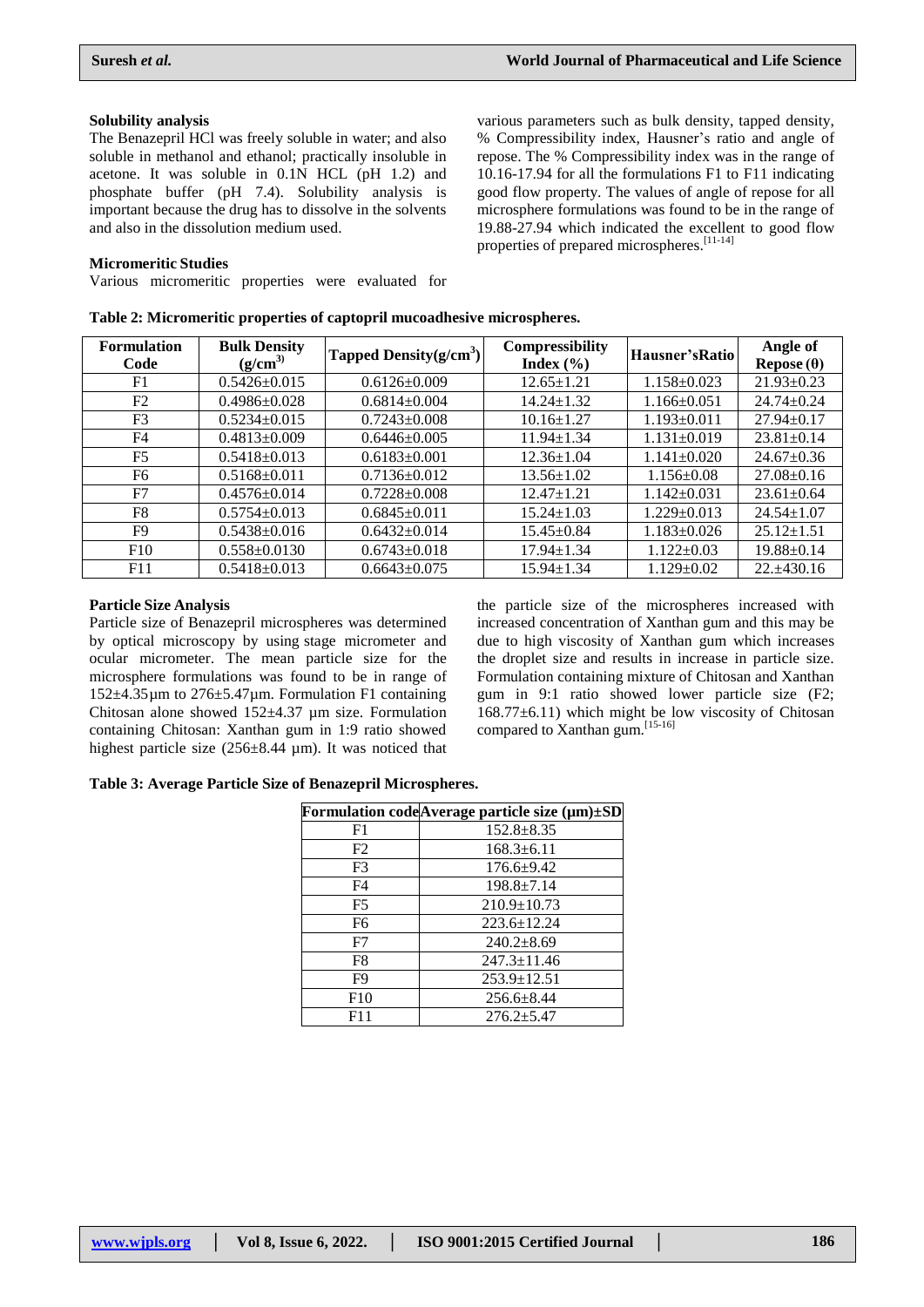

**Figure 6: Comparison of average particle size of the prepared microspheres.**

#### **Scanning Electron Microscopy**

The shape and surface morphology of prepared Benazepril HCl microsphere was done by scanning electron microscope. Image obtained from SEM analysis of microsphere samples revealed that all microspheres prepared were smooth, almost spherical in shape and non

porous. The microspheres containing higher concentration of Xanthan gum were smooth, spherical and slightly aggregated particles when compared with the microspheres of Benazepril with higher concentration of Chitosan which were porous, rough, grossly, discrete spherical.



**Figure 7: SEM images of F2 and F10 formulation. (A) and (B) are images of F2 formulation, (C) and (D) are images of F10 formulation**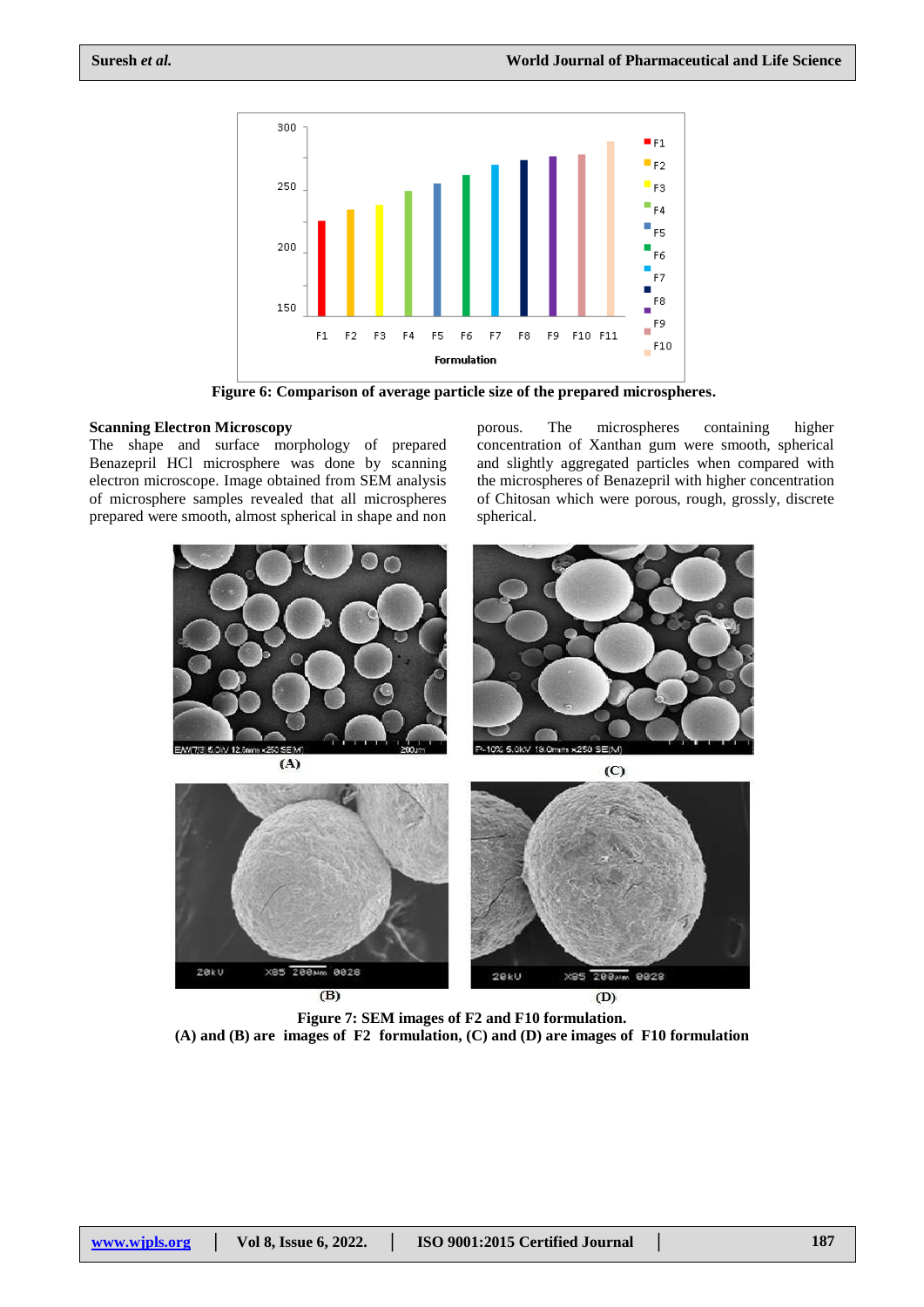#### **Drug Loading, Drug Entrapment and Percentage yield**

The results of drug loading capacity and entrapment efficiency are shown in **Table 12** Formulation F1 and F11 containing Chitosan and Xanthan gum alone respectively showed less entrapment capacity. Formulation F10 containing 9:1 ratio of Xanthan gum: Chitosan showed highest entrapment. As the Xanthan gum concentration was increased, the percentage drug loading decreased and percentage entrapment efficiency was increased due to increase viscosity of the Xanthan gum. The entrapment efficiency was increased with higher Xanthan gum concentration and this may be due

to the diffusion of drug into the aqueous phase because of decrease in interfacial tension by Xanthan gum between drug and aqueous phase. The percentage drug loading of all formulation was ranged between 48.54±0.13 and 97.78±0.01% and the entrapment efficiency is between  $68.3 \pm 0.11$  and  $95.9 \pm 0.22\%$ . Percentage yield of different formulation F1 to F11 were calculated and the yield was foundin the range of 89.21%-52.68%. The percentage yield was higher for formulation F1 which contains Chitosan alone. Percentage loading was decreased gradually when the concentration of Xanthan gum was increased.<sup>[17]</sup>

|                |       | <b>Formulation Code Percentage Drug Loading (%) Percentage DrugEntrapment (%) Percentage yield (%)</b> |       |
|----------------|-------|--------------------------------------------------------------------------------------------------------|-------|
| F1             | 48.54 | 68.30                                                                                                  | 89.21 |
| F2             | 97.78 | 82.48                                                                                                  | 86.38 |
| F3             | 68.81 | 90.40                                                                                                  | 79.53 |
| F4             | 71.73 | 78.12                                                                                                  | 75.88 |
| F <sub>5</sub> | 77.88 | 83.62                                                                                                  | 71.20 |
| F6             | 82.86 | 91.44                                                                                                  | 69.98 |
| F7             | 85.44 | 78.88                                                                                                  | 65.14 |
| F8             | 76.32 | 84.94                                                                                                  | 63.56 |
| F9             | 63.12 | 92.48                                                                                                  | 58.91 |
| F10            | 59.74 | 95.90                                                                                                  | 54.44 |
| F11            | 52.30 | 70.71                                                                                                  | 52.68 |





**Figure 8: Comparison of % drug entrapment of the prepared microspheres.**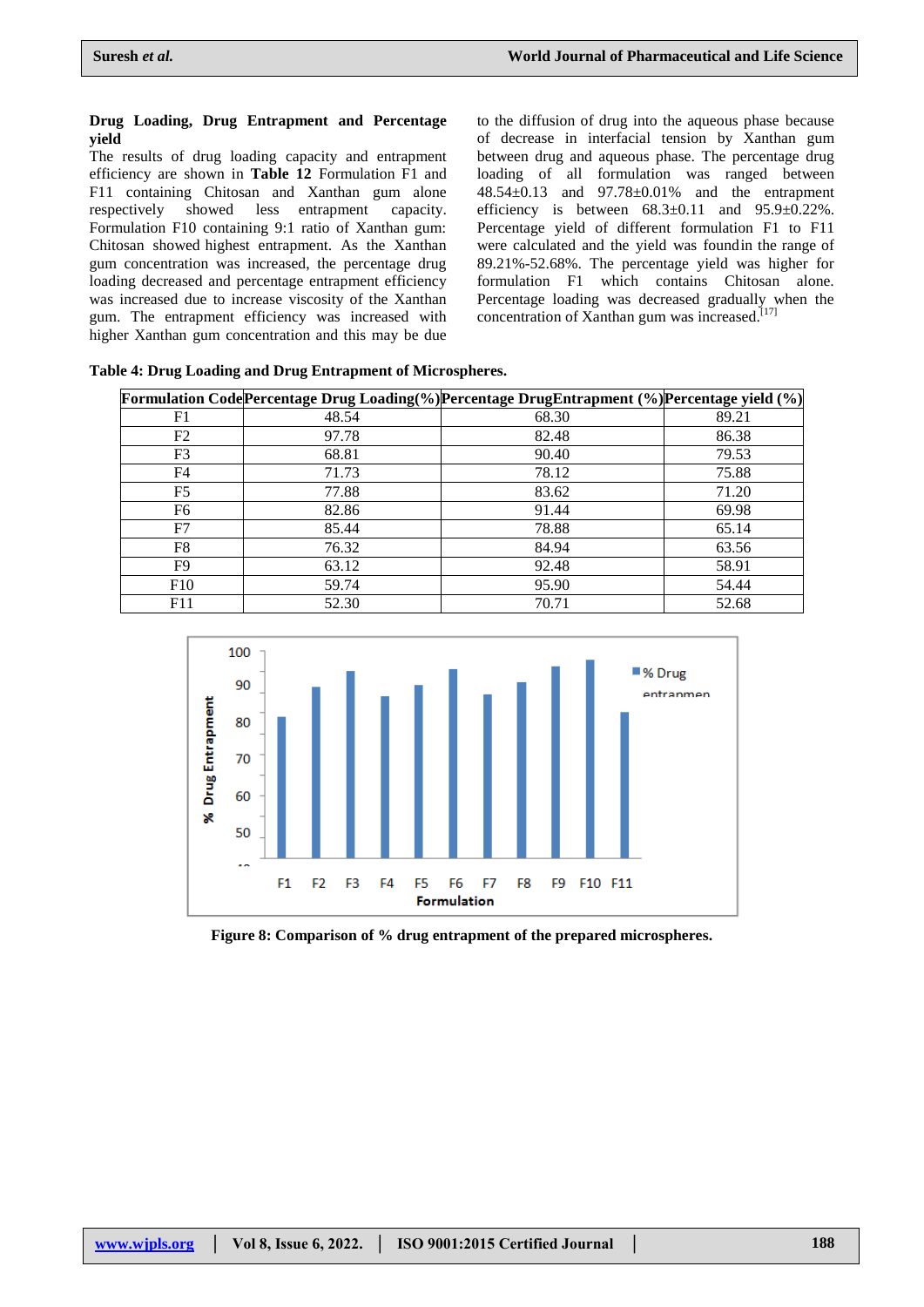

**Figure 9: Comparison of percentage drug loading of the prepared microspheres.**



**Figure 10: Comparison of percentage yield of the prepared microspheres.**

#### *In-vitro* **drug release studies**

Dissolution studies on all the eleven formulations of Benazepril microspheres were carried out using a USP dissolution apparatus. Dissolution test was carried out first 2 hours with0.1N HCl (pH 1.2) and after 2 hours experiment was conducted by using pH 7.4 phosphate buffer as the dissolution medium. The cumulative percent drug release was found to be in the range of 64.56% to 94.86% at the end of 12 hours. First 4 hours the cumulative % of drug release from prepared microsphere was higher than drug release was slower. This might be the fact that gradually microspheres start swelling which in turns controls the drug release from the microsphere formulations. The cumulative drug release depends upon the combination of polymer used. Formulation F1 and F11 showed less than 65% of drug released at the end 12 hours, whereas formulation containing 9:1 ratio of Chitosan and Xanthan gum showed 94.86% drug release at the end of 12 hours. The increased density of the polymer matrix at higher concentrations Chitosan results in an increased diffusional path length. This may decrease the overall drug release from the polymer matrix. Furthermore, smaller microspheres are formed at this ratio and have a

larger surface area exposed to dissolution medium, giving rise to faster drug release.<sup>[18]</sup>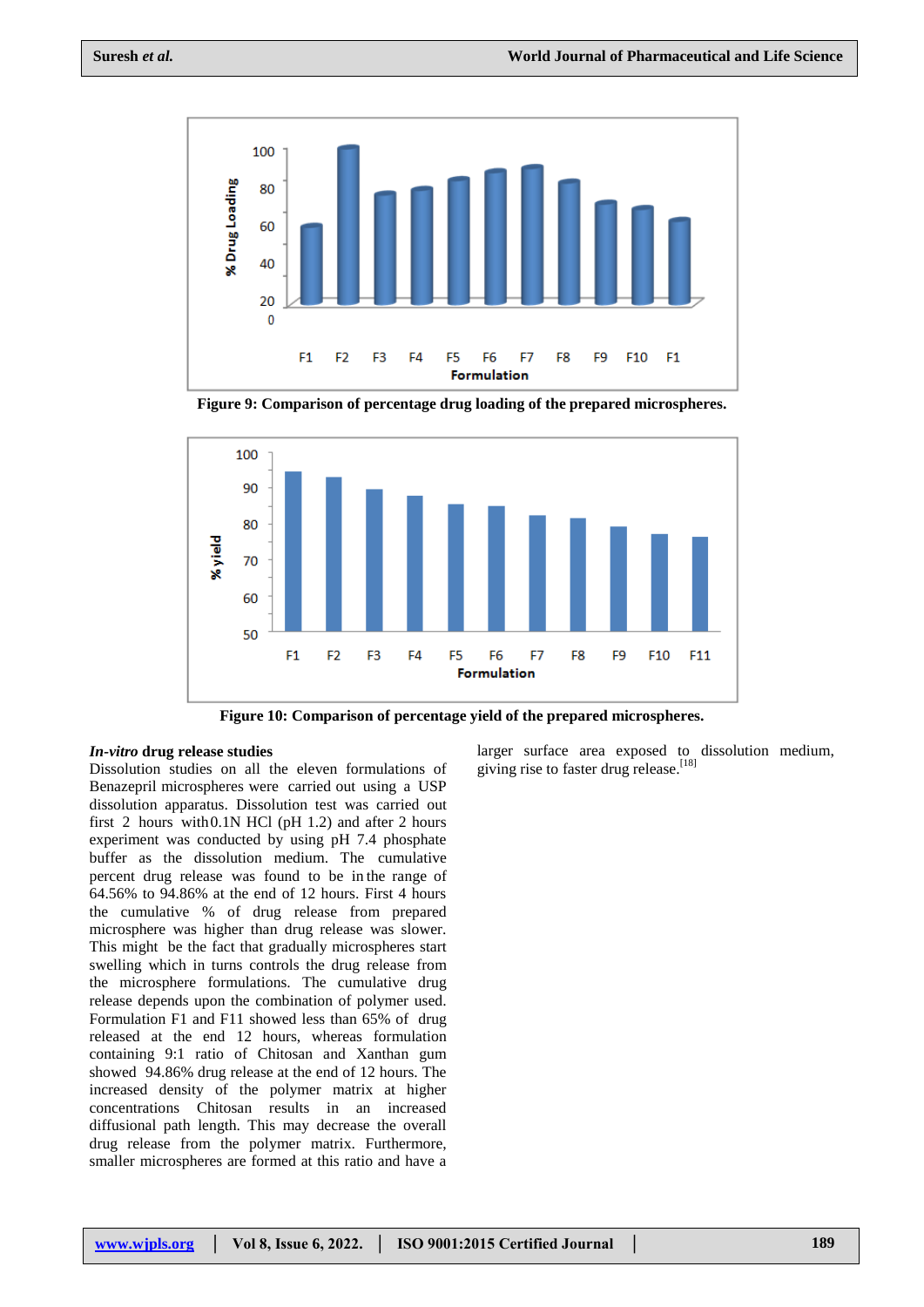|                | Cumulative % drug release of formulations |       |       |       |       |       |       |       |       |             |            |
|----------------|-------------------------------------------|-------|-------|-------|-------|-------|-------|-------|-------|-------------|------------|
| Time(hrs)      | F1                                        | F2    | F3    | F4    | F5    | F6    | F7    | F8    | F9    | <b>F10</b>  | <b>F11</b> |
|                | 16.47                                     | 14.38 | 13.46 | 14.98 | 14.10 | 13.18 | 13.76 | 13.11 | 12.59 | 11.04       | 10.50      |
| 2              | 30.18                                     | 28.25 | 24.70 | 27.55 | 24.83 | 24.15 | 22.94 | 20.56 | 18.37 | 19.37       | 20.37      |
| 3              | 42.46                                     | 40.38 | 38.74 | 40.62 | 38.35 | 36.87 | 36.29 | 31.90 | 27.50 | 27.50       | 28.50      |
| $\overline{4}$ | 58.84                                     | 55.46 | 53.12 | 51.82 | 50.65 | 48.18 | 47.74 | 46.58 | 45.34 | 42.34 35.87 |            |
| 5              | 64.30                                     | 59.43 | 57.58 | 58.01 | 56.21 | 54.06 | 53.49 | 51.41 | 46.98 | 47.85       | 41.05      |
| 6              | 71.29                                     | 66.85 | 64.34 | 65.64 | 62.73 | 61.74 | 57.50 | 55.28 | 54.47 | 50.47       | 48.76      |
| 7              | 75.94                                     | 71.81 | 68.53 | 71.26 | 68.47 | 65.93 | 62.78 | 60.49 | 60.86 | 56.52 52.54 |            |
| 8              | 79.84                                     | 76.52 | 72.25 | 73.72 | 71.58 | 68.71 | 70.18 | 68.52 | 57.41 | 60.41       | 55.41      |
| 9              | 83.23                                     | 80.14 | 74.31 | 77.16 | 74.69 | 71.18 | 75.26 | 72.76 | 62.50 | 62.50 57.50 |            |
| 10             | 85.01                                     | 81.89 | 75.53 | 80.59 | 77.93 | 73.68 | 77.39 | 74.84 | 65.57 | 65.57       | 59.57      |
| 11             | 86.89                                     | 83.11 | 77.04 | 82.43 | 79.85 | 74.81 | 80.61 | 77.60 | 68.83 | 69.83       | 61.83      |
| 12             | 88.38                                     | 94.86 | 78.29 | 84.30 | 81.12 | 75.90 | 82.32 | 79.72 | 74.69 | 72.69       | 64.56      |

|  |  |  | Table 5: In-vitro drug release for Benazepril Microspheres formulation. |  |
|--|--|--|-------------------------------------------------------------------------|--|
|  |  |  |                                                                         |  |



**Figure 11: Comparative cumulative percentage drug Profile of Benazepril HClMicrospheres.**

#### **Drug Release Kinetics**

More often, kinetics of drug release studies allows the measurement of some important physical parameters, such as the drug diffusion coefficient and resorting to model fitting on experimental release data. Thus, mathematical modelling has very important value in the process optimization of all the phenomena affecting drug release kinetics from the formulation. The pattern of the drug release from the Benazepril HCl microspheres was investigation by different kinetic equations (Zero order, First order, and Higuchi's equation). The release mechanism was understood by fitting the obtained data to Korsmeyer-Peppas model. The *in-vitro* release profile of drug from all microsphere formulations could be expressed by Higuchi model, as the plots shows high

linearity  $(\mathbb{R}^2 = 0.992 - 0.999)$  in comparison to zero order  $(R^2 = 0.882 - 0.991)$  and Higuchi's **equation**  $(R^2 = 0.982 - 0.991)$ **0.997)**. So, it was understood that Higuchi release kinetic release pattern was followed by all formulations. According to this model, the drug releases from these batches may be controlled by diffusion through the microspores. To confirm diffusion mechanism the data were fitted into Korsmeyer- Peppas model. All microsphere formulations F1 to F11 showed high linearity  $(\mathbb{R}^2 = 0.976 - 0.996)$  with slope (n) ranging from **0.632 to 0.847** indicating all formulations followed **non-Fickian** release mechanism as their **'n'** values are lies between **0.45-0.89**.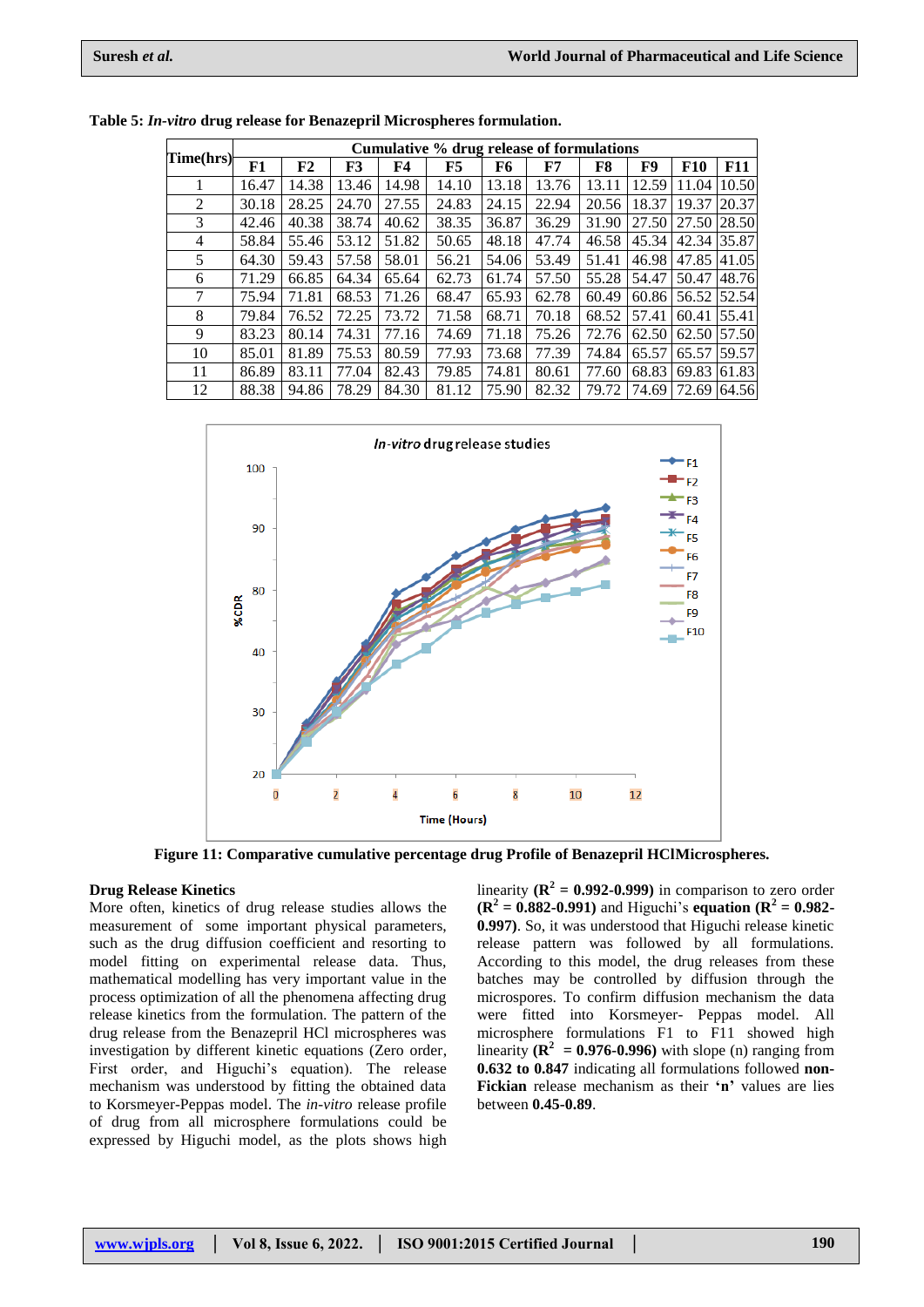|                                                             | <b>KINETIC MODELS</b> |       |       |       |       |  |  |  |
|-------------------------------------------------------------|-----------------------|-------|-------|-------|-------|--|--|--|
| FormulationcodeZero orderFirst orderHiguchiKorsmeyer-pappas |                       |       |       |       |       |  |  |  |
|                                                             | $R^2$                 | $R^2$ | $R^2$ | n     | $R^2$ |  |  |  |
| F1                                                          | 0.939                 | 0.879 | 0.991 | 0.754 | 0.996 |  |  |  |
| F2                                                          | 0.916                 | 0.866 | 0.982 | 0.847 | 0.989 |  |  |  |
| F3                                                          | 0.882                 | 0.908 | 0.995 | 0.632 | 0.993 |  |  |  |
| F4                                                          | 0.883                 | 0.811 | 0.997 | 0.820 | 0.990 |  |  |  |
| F5                                                          | 0.926                 | 0.903 | 0.986 | 0.694 | 0.989 |  |  |  |
| F6                                                          | 0.922                 | 0.896 | 0.994 | 0.810 | 0.991 |  |  |  |
| F7                                                          | 0.991                 | 0.905 | 0.997 | 0.793 | 0.994 |  |  |  |
| F8                                                          | 0.889                 | 0.912 | 0.985 | 0.802 | 0.987 |  |  |  |
| F9                                                          | 0.887                 | 0.906 | 0.997 | 0.768 | 0.976 |  |  |  |
| <b>F10</b>                                                  | 0.983                 | 0.869 | 0.994 | 0.798 | 0.992 |  |  |  |
| F11                                                         | 0.932                 | 0.885 | 0.992 | 0.762 | 0.987 |  |  |  |

### **Table 6: Mathematical modelling and drug release kinetics of formulation F0 to F9.**

**R 2 =**Regression coefficient, **n=** Exponential value



**Figure 12: First order release kinetics for prepared Microspheres**



**Figure 13: Zero order release kinetics for prepared Microspheres.**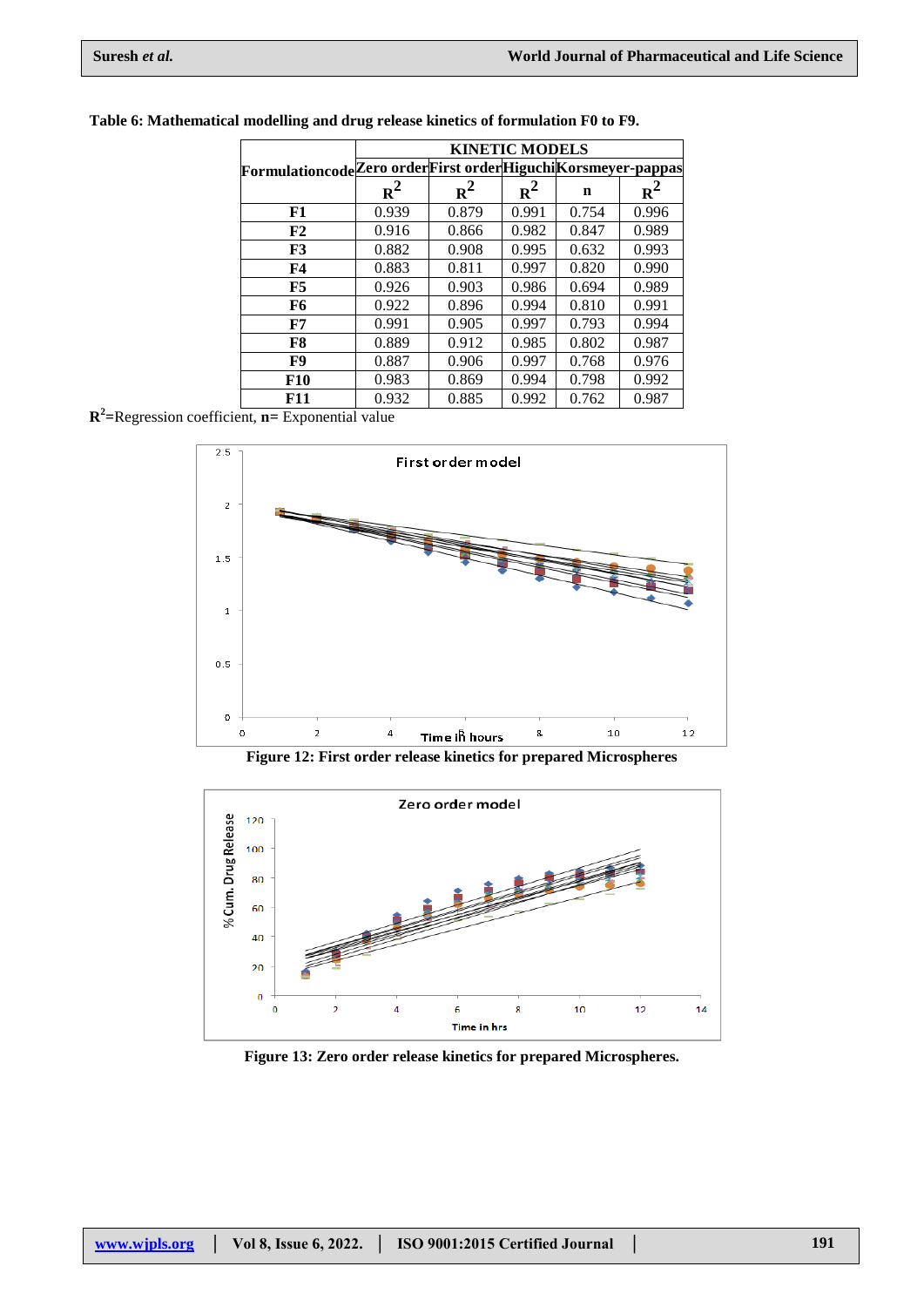

**Figure 14: Korsmeyer-Peppas release kinetics for prepared Microspheres.**



**Figure 15: Higuchi release kinetics for prepared Microspheres.**

Stability study: Stability study was conducted for the prepared Benazepril HCl microspheres formulation F. Formulation F2 was selected for short term stability studies based up on the in- vitro dissolution studies results. Selected formulation was stored at 40°C/75% RH respectively for a period of 90 days. Then, the sample was analyzed for physical appearance, entrapment efficiency and *in-vitro* drug release studies of the microsphere at the end of 15, 30, 45, 60 and 90 days. Results from the stability studies showed that there was no significant change in the physical appearance, drug entrapment and *in-vitro* release behaviours of the microsphere formulations. Hence prepared formulation was physicochemically stable throughout study period.<sup>[19]</sup>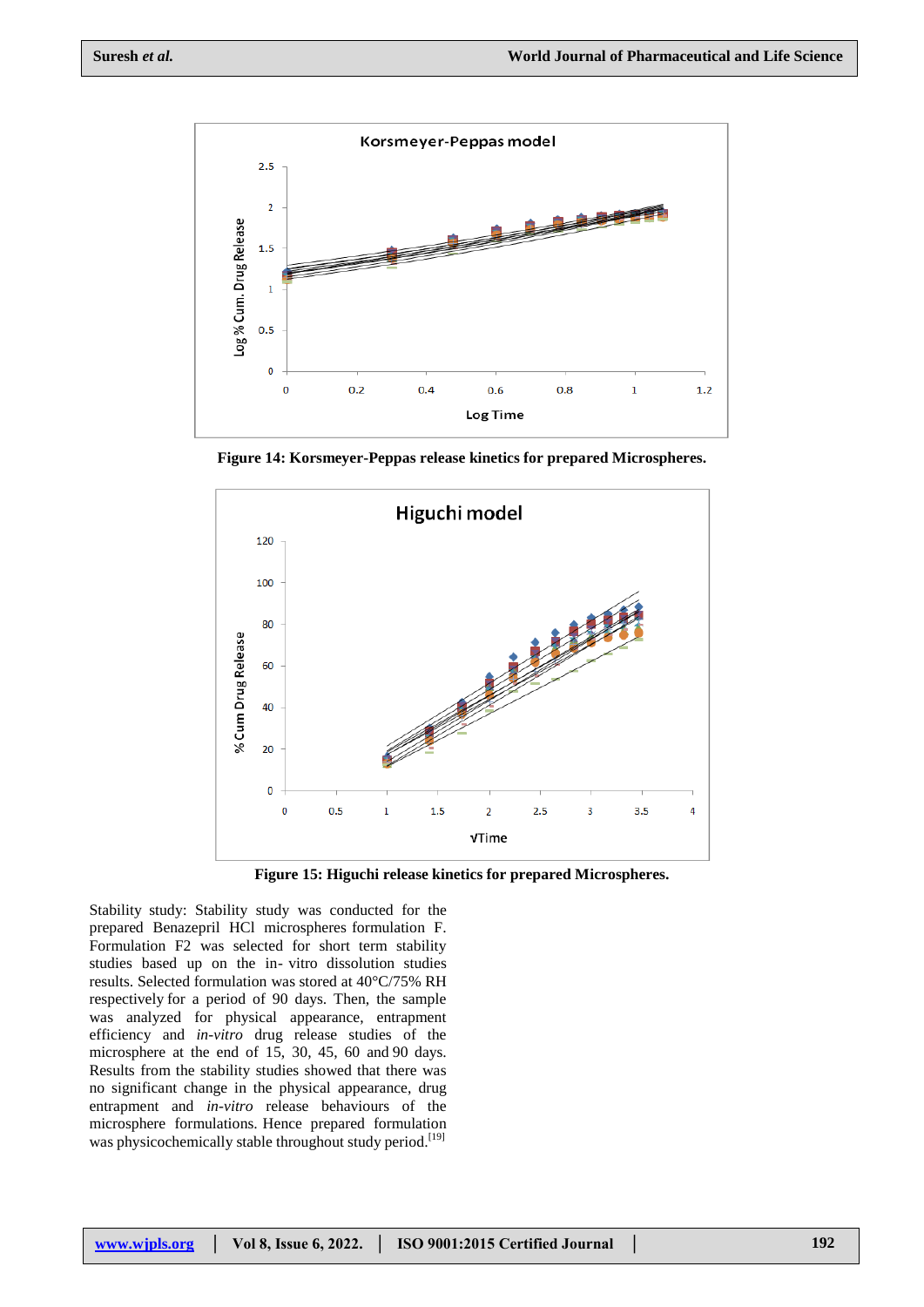|         | Tested days <sup>1</sup> % Drug entrapment <sup>1</sup> % CDR |       |
|---------|---------------------------------------------------------------|-------|
|         | F2                                                            | F2    |
| Initial | 82.48                                                         | 94.86 |
| 15      | 82.48                                                         | 94.86 |
| 30      | 82.42                                                         | 94.83 |
| 45      | 82.08                                                         | 94.71 |
| 60      | 82.04                                                         | 94.65 |
| 90      | 81.99                                                         | 94.53 |

**Table 7: Stability studies for microsphere formulation (F2) stored at 40ºC/75% RH.**



**Figure 16: Comparative drug release studies before and after stability.**

## **CONCLUSION**

The precompression properties like Bulk density, tapped density; Hausner's ratio and Carr's index and angle of repose of all the formulations were found to be within the standard limits and indicate prepared microspheres showed excellent to good flow properties. Micromeritic studies revealed that the mean particle size of the prepared microspheres was within the range of 152 to 276μm. SEM analysis of the microspheres revealed that Chitosan containing microspheres were smooth, spherical and slightly aggregated particles when compared with the microspheres of Xanthan gum which were porous, rough, grossly, discrete spherical. Drug entrapment and practical yields were optimum depend upon the polymer used. As the concentration of Xanthan gum was increased the % drug entrapment was increased and loading decreased due to increase in the viscosity of the solution<sup>20</sup>. Cumulative percentage drug release was conducted for 12 hours and results showed formulation F2 containing 9:1 ratio of Chitosan: Xanthan gum showed highest percentage of drug release at the end of 12 hours. As the concentration of Xanthan gum was increased drug release was retarded. The formulations F1 to F11 were best fitted to Higuchi kinetic model and the drug release from the formulation was by non-Fickian diffusion mechanism. Based on the results of drug release studies, formulation F2 was selected for short term stability studies and results showed that there was no significant change in the drug entrapment, and invitro drug release characteristics of the microspheres. Thus, the formulated mucoadhesive microspheres seem

to be a potential candidate as an oral gastro retentive controlled drug delivery system in prolonging the drug retention in stomach and increasing the bioavailability of drug<sup>21</sup>. FTIR results showed that polymers used were compatible with excipients used. In-vitro release studies showed that prepared microspheres has ability to release the drug for more than 24 hours in controlled manner and the mechanism of drug release was Higuchi release kinetic. Best formulation F2 was physicochemically stable throughout its stability studies.

## **REFERENCES**

- 1. Patil PB, Gawali VU, Patil HN, Hardikar SR, Bhosale A V. Preparation and evaluation of mucoadhesive microspheres of atenolol and propranolol. Int J Pham Tech Res., 2009; 1(3): 639- 43.
- 2. Shabaraya AR, Narayanacharyulu N. Design and evaluation of chitosan microspheres of metoprolol tartarate for sustained release. Indian J. Pharm. Sci., 2003; 65(3): 250-2.
- 3. Martinac A, Grcic JF, Voinovich D, Perissutti B, Franceschinis E. Development and bioadhesive properties of chitosan-ethylcellulose microspheres for nasal delivery. Int. J. Pharm, 2005; 291: 69-77.
- 4. Wang LY, Gu YH, Su ZG, Ma GH. Preparation and improvement of release behavior of chitosan microspheres containing insulin. Int. J. Pharm, 2006; 311: 187-95.
- 5. Palanisamy M, Khanam J, Arun Kumar N, Rani C. Chitosan microspheres encapsulated with metoprolol